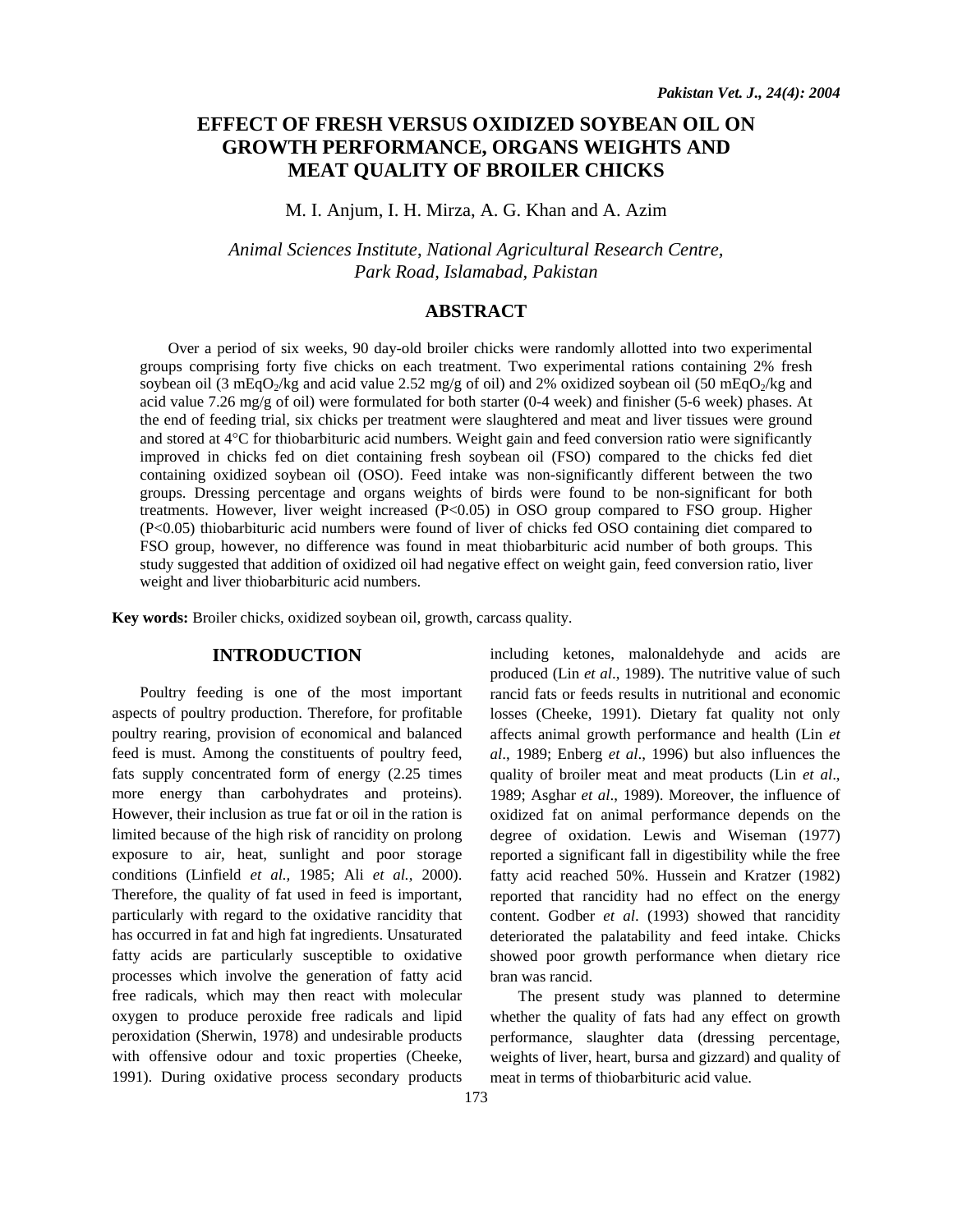## **MATERIALS AND METHODS**

#### **Birds and management**

Ninety day-old chicks of mixed sex (male and female) of  $44 \pm 1.7$ g average live body weight were obtained from commercial hatchery. These chicks were randomly divided into two groups and assigned to two treatments. One group was fed diet containing 2% fresh soybean oil (3 mEqO<sub>2</sub>/kg and acid value 2.52 mg/g of oil) and second group was fed diet containing 2% oxidized soybean oil (50 mEqO $_2$ /kg and acid value 7.26 mg/g of oil) in both starter and finisher rations for 0 to 4 and 5 to 6 weeks of age, respectively. There were 15 chicks per replicate and three replicates per treatment group. Initial live body weight was recorded and then at weekly intervals thereafter. Weighed quantity of feed was offered daily and refusal was recorded to determine the feed consumption. Feed conversion ratio (FCR) was calculated from the body weight gain and feed consumption at 4th and 6th week of age. Fresh water was offered for *ad libitum* consumption. All the chicks were vaccinated against Newcastle disease, Infectious Bursal disease and Hydropericardium Syndrome, as per recommended schedule.

#### **Experimental rations**

Soybean oil was oxidized for 10 days by keeping in an oven at 27°C (Cable and Waldroup, 1988), while the fresh oil was kept at 4°C to prevent it from oxidation. During adding oil in feed, peroxide value and acid value of the fresh and oxidized oil were determined using AOAC (1990) methods. Two isocaloric and isonitrogenious mash (rations starter and finisher) containing 2% fresh or 2% oxidized soybean oil were formulated (NRC, 1994). Ingredients and proximate (AOAC, 1990) composition of experimental rations are shown in Table 1. Fresh and oxidized soybean oil having peroxide value of 3 mEq/kg oil and 50 mEq/kg oil, while acid value was 2.52 and 7.26 mg/g of oil, respectively.

#### **Slaughter data**

At the end of experiment, two birds per replicate were slaughtered to collect data on carcass characteristics. Hot carcass weight of birds was obtained by removing the skin, head, feathers, lungs, toes with feet and gastrointestinal tract. Dressing percentage was calculated by the formula: hot carcass weight/ slaughter weight x 100. Internal organs i.e. liver, heart, bursa and gizzard were weighed immediately after slaughtering. Chicken meat from thigh and abdominal muscles and liver tissues were collected, ground and stored in loose plastic packing at 4°C for 2 weeks.

#### **Thiobarbituric acid numbers determination**

 Thiobarbituric acid (TBA) numbers is used for determining the quality of fat containing products. The product that has a high TBA numbers would not be suitable for use because it would contain a high peroxide or aldehyde content. TBA numbers of chicken meat and liver tissues were determined, as described by Pearson (1976).

#### **Statistical analysis**

The data were analyzed statistically using t-test for means comparison (Steel and Torrie, 1982).

## **RESULTS**

The oxidation process of soybean oil resulted in increase of peroxide and acid values. The average peroxide value (mEq/kg) and acid value (mg/g) of soybean oil from five analysis were found to be 50 and 7.52 for oxidized soybean oil (OSO) and 3 and 2.52 for fresh soybean oil (FSO), respectively. Ingredient and chemical composition of broiler starter and finisher rations are given in Table 1.

Growth performance of experimental chicks is presented in Table 2. Average live weight gain was found to be higher  $(p< 0.05)$  in FSO group than the group that received OSO during starter (0-4 week) and overall (0-6 week) growing periods, even though live weight gain during finisher (5-6week) period was found to be non-significant. Average feed consumption appeared to be numerically greater for the fresh than oxidized soybean oil fed group but difference was not significant. There was significant  $(P<0.05)$  effect of the dietary oil quality on feed conversion ratio for overall growing periods.

Changes in slaughter data that included dressing percentage and weights of internal organs (heart, bursa and gizzard) showed (Table 3) non-significant differences between the two treatments. However, weight of liver of chicks fed fresh vs. oxidized soybean oil differed significantly  $(p<0.05)$ .

The average TBA numbers of chicken meat and liver tissues were found to be 1.31 and 1.85 mg/kg for oxidized soybean oil fed group, and 1.25 and 1.50 mg/kg for fresh soybean oil fed group, respectively (Table 4). Thiobarbituric acid numbers of broiler meat was non-significant, however, significant (P<0.05) difference was found in TBA numbers of liver tissues of two groups. The mortality was high (6%) in chicks fed oxidized soybean oil than those received fresh soybean oil throughout the experiment.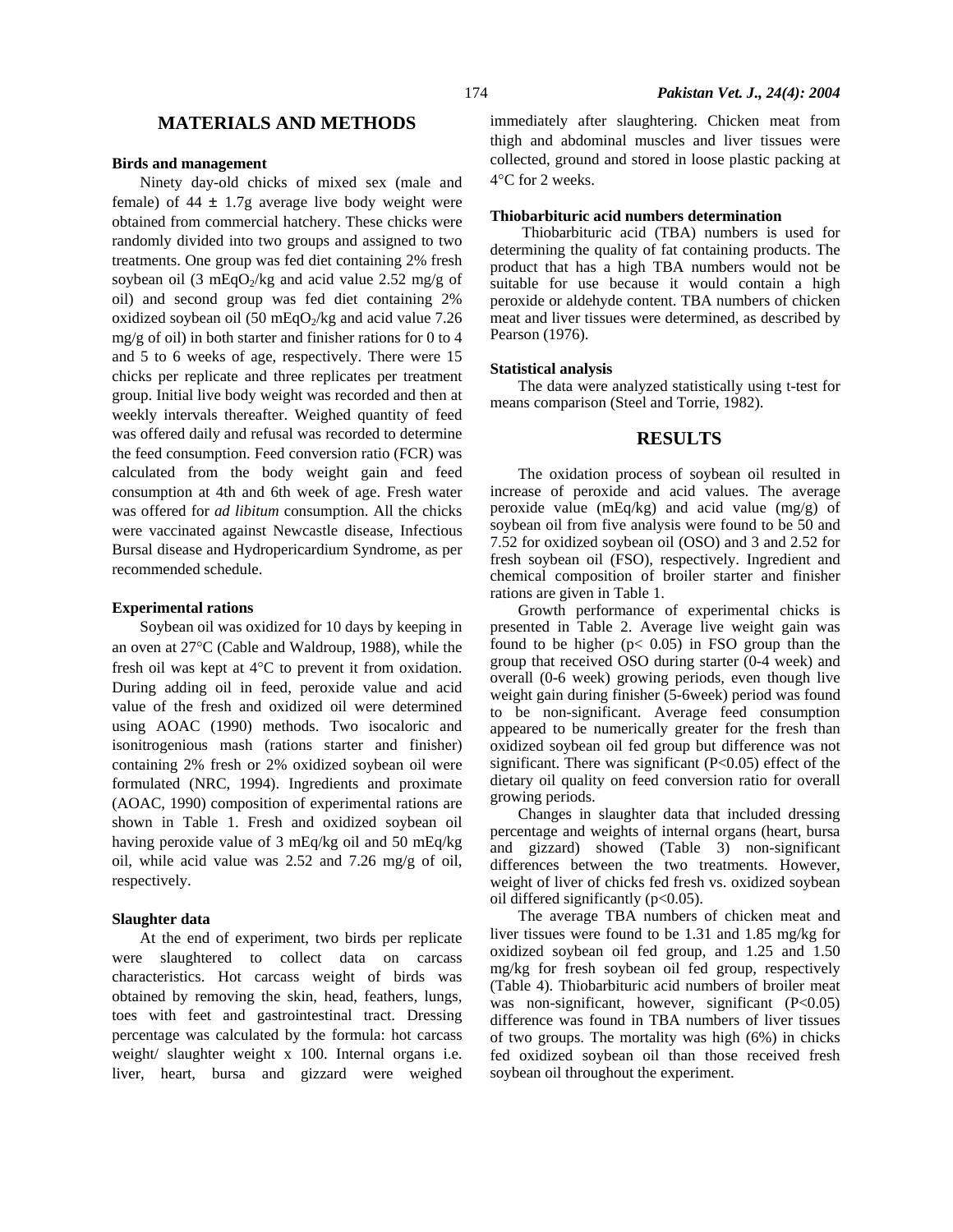### **DISCUSSION**

Highest weight gain was found in chicks fed FSO than those fed OSO. Feed consumption appeared to be numerically greater for the fresh than oxidized soybean oil fed group, however, the difference was not significant. Feed conversion ratio during overall growing period was found to be significant. Better FCR was noted in chicks of FSO group compared to OSO group, which indicates that feed containing oxidized soybean oil is of poor quality. These results are in line with the previous findings (Chrapa 1968; Bartov and Bornstein 1972; Award *et al*., 1983; Takigawa and Ohyama, 1983; Miyazawa and Knobb, 1986). Lower weight gain  $(p<0.05)$  of birds fed OSO was generally similarly to earlier reports (Cabel and Waldroup, 1988; Lin *et al*., 1989; Engberg *et al,* 1996; Wang *et al,* 1997). Chae *et al*. (2002) also reported lesser (p<0.05) weight gain in chicks fed rancid rice polish compared to the chicks fed fresh rice polish. This might be due to destruction of fat-soluble vitamins in rancid oil that leads to reduced availability of nutrients as well as immunity, and consequently depressed growth performance (Lin *et al*., 1989; Cheeke, 1991).

|  | Table 1: Ingredient and chemical composition (%) of broiler rations |  |  |  |
|--|---------------------------------------------------------------------|--|--|--|
|--|---------------------------------------------------------------------|--|--|--|

| Ingredients                         |           | Starter (0-4 Week) |           | Finisher (5-6 Week) |
|-------------------------------------|-----------|--------------------|-----------|---------------------|
|                                     | FSO group | OSO group          | FSO group | OSO group           |
| Corn                                | 29.00     | 29.00              | 29.40     | 29.40               |
| Rice broken                         | 18.00     | 18.00              | 21.00     | 21.00               |
| Rice polishing                      | 7.00      | 7.00               | 7.00      | 7.00                |
| Cotton seed meal                    | 8.00      | 8.00               | 8.00      | 8.00                |
| Rape seed meal                      | 1.00      | 1.00               | 3.70      | 3.70                |
| Soybean meal                        | 13.40     | 13.40              | 8.00      | 8.00                |
| Corn gluten meal 60%                | 6.00      | 6.00               | 4.00      | 4.00                |
| Corn gluten meal 30%                | 3.00      | 3.00               | 4.50      | 4.50                |
| Fish meal                           | 8.00      | 8.00               | 8.00      | 8.00                |
| Soybean oil (Fresh)                 | 2.00      |                    | 2.00      |                     |
| Oxidized soybean oil                |           | 2.00               | Ξ.        | 2.00                |
| Molasses                            | 2.00      | 2.00               | 2.00      | 2.00                |
| Dicalcium phosphate                 | 1.00      | 1.00               | 1.00      | 1.00                |
| Limestone                           | 1.00      | 1.00               | 0.80      | 0.80                |
| Lysine                              | 0.10      | 0.10               | 0.10      | 0.10                |
| Vitamin Mineral Premix <sup>1</sup> | 0.50      | 0.50               | 0.50      | 0.50                |
| Chemical composition (%)            |           |                    |           |                     |
| ME (kcal/kg)**                      | 3000.00   | 3000.00            | 3000.00   | 3000.00             |
| Dry matter*                         | 89.51     | 89.22              | 88.75     | 88.90               |
| Crude protein*                      | 21.51     | 21.45              | 19.85     | 19.50               |
| Crude fibre*                        | 3.21      | 3.18               | 3.11      | 3.15                |
| Crude fat*                          | 4.80      | 4.78               | 4.61      | 4.58                |
| Ash*                                | 4.91      | 4.95               | 4.55      | 4.85                |
| Peroxide (mEq/kg)*                  | 0.85      | 2.07               | 0.89      | 2.21                |
| Calcium**                           | 1.06      | 1.06               | 1.06      | 1.06                |
| Phosphorus**                        | 0.45      | 0.45               | 0.42      | 0.42                |
| Lysine**                            | 1.09      | 1.09               | 1.01      | 1.01                |
| Methionine**                        | 0.72      | 0.72               | 0.60      | 0.60                |
| ME:Cp ratio**                       | 139:1     | 140:1              | 151:1     | 153:1               |

1 Vitamin Mineral Premix provided the following per kg diet: Vit. A 8800 IU,  $D_3$  3300 IU, E 6.6 IU, K<sub>3</sub> 1.5 mg,  $B_1$  1.5 mg,  $B_2$  6.5 mg,  $B_6$  2.3 mg,  $B_{12}$  13.5  $\mu$ g, Pantothenic acid 12.2 mg, Biotin 50  $\mu$ g, Niacin 35.5 mg, Choline choride 900 mg, Folic acid 0.6 mg, Cu 8 mg, Mn 64 mg, Zn 65 mg, Fe 50 mg, I 1.5 mg, Co 0.25 mg, Se 0.1 mg.

\* Analysed values; \*\*Calculated values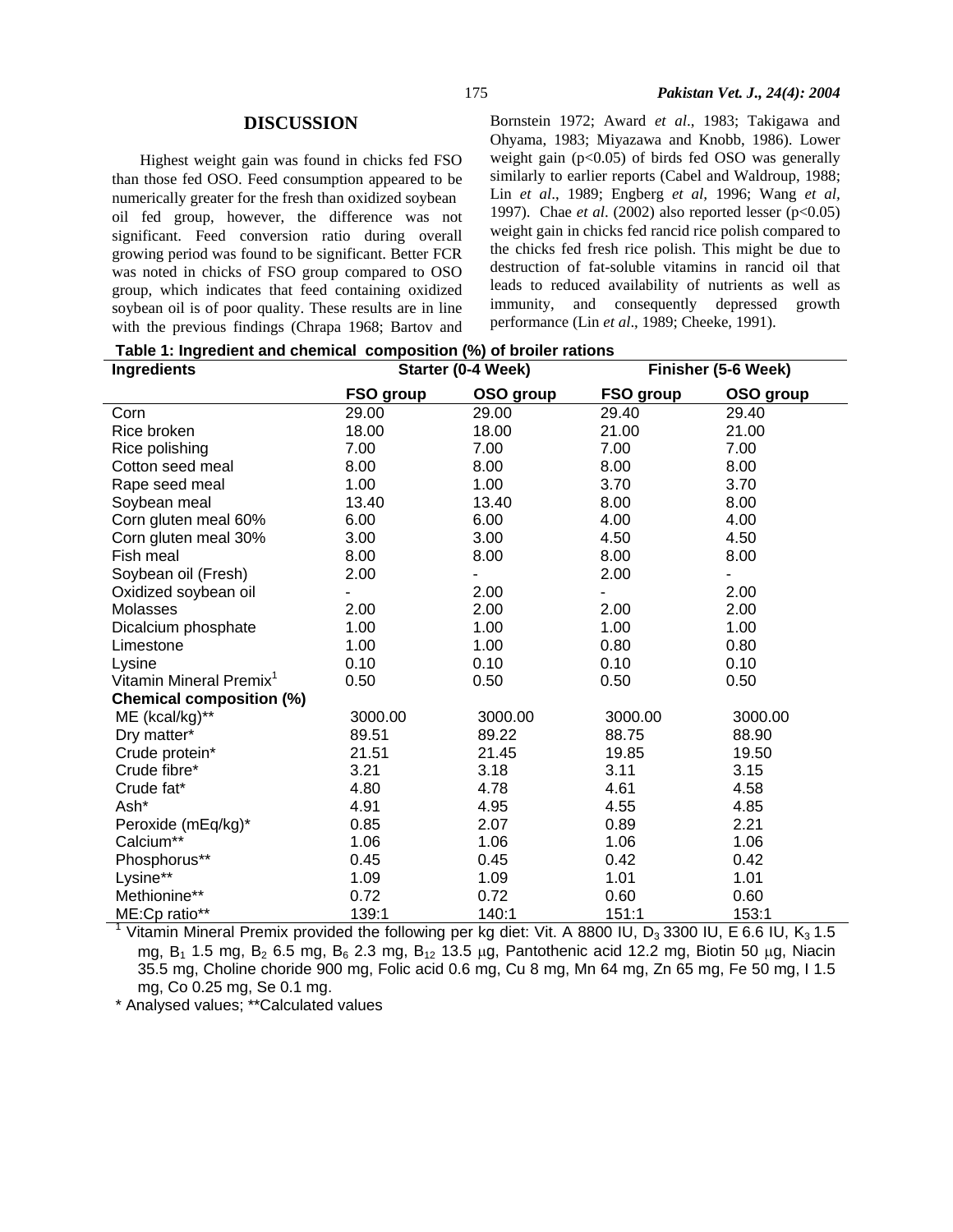Diaz (1977) reported non-significant difference in feed intake among broiler chicks fed on ration having oxidized fat/oil with or without added antioxidant that supports the present findings. L'Estrange *et al*. (1966) reported no differences in feed efficiency in broilers fed oxidized beef tallow compared with control.

Hussein and Kratzer (1982) and Award *et al*. (1988), however, reported reduced feed intake  $(p<0.05)$ in birds fed rations having rancid feed with high peroxide value which are in contradiction to the present findings. This might be due to the use of oil of higher degree of rancidity compared to the oil used in our study. Chae *et al*. (2002) also reported that chicks fed diet containing fresh or oxidized soybean oil had no difference in feed intake.

During oxidation process of fats and high fat ingredients, thiobarbituric acid values increase (Waheed *et al.,* 2004) which might have negative impact on

chicks growth and effeciency. Engberg *et al*. (1996) and Chae *et al*. (2002) found lower retention of fat and energy in animals fed oxidized oil, which may be explained by the reduced capability of fat digestion. Sallmann *et al.,* (1988) noticed lower vitamin E concentration in plasma and in liver tissues by 40-60% in broilers fed oxidized fat. Similarly, Eschenbach and Hartfiel (1985) recorded significantly reduced vitamin A in liver of broilers consuming oxidized oil or fat.

Oxidized soybean oil had no significant effects on dressing percentage and weights of internal organs (heart, gizzard and bursa), however, higher weight of liver was found when compared with birds fed fresh soybean oil. Results of dressing percentage are quite comparable to those reported earlier (Diaz, 1977; Hussein and Kartzer, 1982). Liver weight of chicks of present study is in agreement with L'Estrange and Carpenter (1966), who observed significantly higher

|  | Table 2: Growth performance (grams/bird) of broiler chicks fed fresh and oxidized Soybean oil |  |  |  |  |
|--|-----------------------------------------------------------------------------------------------|--|--|--|--|
|--|-----------------------------------------------------------------------------------------------|--|--|--|--|

| <b>Parameters</b>         |                    | <b>Treatments</b>        |  |
|---------------------------|--------------------|--------------------------|--|
|                           | FSO group          | OSO group                |  |
| Starter (0-4week)         |                    |                          |  |
| Average weight gain (g/b) | $1029 \pm 13.89^a$ | $983 \pm 14.33^b$        |  |
| Average feed intake (g/b) | $1717 \pm 3.40$    | $1687 \pm 2.77$          |  |
| FCR (kg feed/kg gain)     | $1.67 \pm 0.02$    | $1.72 \pm 0.01$          |  |
| Finisher (5-6 week)       |                    |                          |  |
| Average weight gain (g/b) | $722 \pm 7.75$     | $695 \pm 7.42$           |  |
| Average feed intake (g/b) | $1859 \pm 1.85$    | $1838 \pm 1.76$          |  |
| FCR (kg feed/kg gain)     | $2.57 \pm 0.02$    | $2.64 \pm 0.00$          |  |
| Overall (0-6 week)        |                    |                          |  |
| Average weight gain (g/b) | $1751 \pm 22.28^a$ | $1678 \pm 21.21^{\rm b}$ |  |
| Average feed intake (g/b) | $3576 \pm 33.92$   | $3526 \pm 35.93$         |  |
| FCR (kg feed/kg gain)     | $2.04 \pm 0.00^a$  | $2.10 \pm 0.1^{\rm b}$   |  |
| Mortality (%)             | 2.00               | 6.00                     |  |

<sup>ab</sup>Values (means  $\pm$  SEM) in rows with different superscripts differ significantly (p<0.05).

## **Table 3: Slaughter data of broiler chicks fed fresh and oxidized soybean oil**

| <b>Parameters</b>                | Treatments*              |                              |  |  |
|----------------------------------|--------------------------|------------------------------|--|--|
|                                  | FSO group                | OSO group                    |  |  |
| Dressing percentage              | $58.22 \pm 0.48$         | $57.64 \pm 0.47$             |  |  |
| <b>Organs weights</b>            |                          |                              |  |  |
| Liver (g/bird)                   | $42.58 \pm 0.66^{\rm b}$ | $46.00 \pm 0.50^a$           |  |  |
| Heart (g/bird)                   | $04.92 \pm 0.08$         | $4.97 \pm 0.05$              |  |  |
| Gizzard (g/bird)                 | $35.00 \pm 1.44$         | $35.33 \pm 1.45$             |  |  |
| Bursa of fibricia (g/bird)       | $1.02 \pm 0.01$          | 1.11 $\pm$ 0.01              |  |  |
| Liver weight/100g of live weight | $2.06 \pm .02^b$         | 2.92 $\pm$ 0.09 <sup>a</sup> |  |  |
| Heart weight/100g of live weight | $0.293 \pm 0.01$         | $0.314 \pm 0.03$             |  |  |
| Gizzard weight /100g live weight | $2.08 \pm 0.04$          | $2.24 \pm 0.03$              |  |  |
| Bursa weight/100g live weight    | $0.06 \pm 0.05$          | $0.07 \pm 0.07$              |  |  |

<sup>ab</sup>Values (means  $\pm$  SEM) in rows with different superscripts differ significantly (p<0.05).

\*Values in each parameter are means of 3 observations.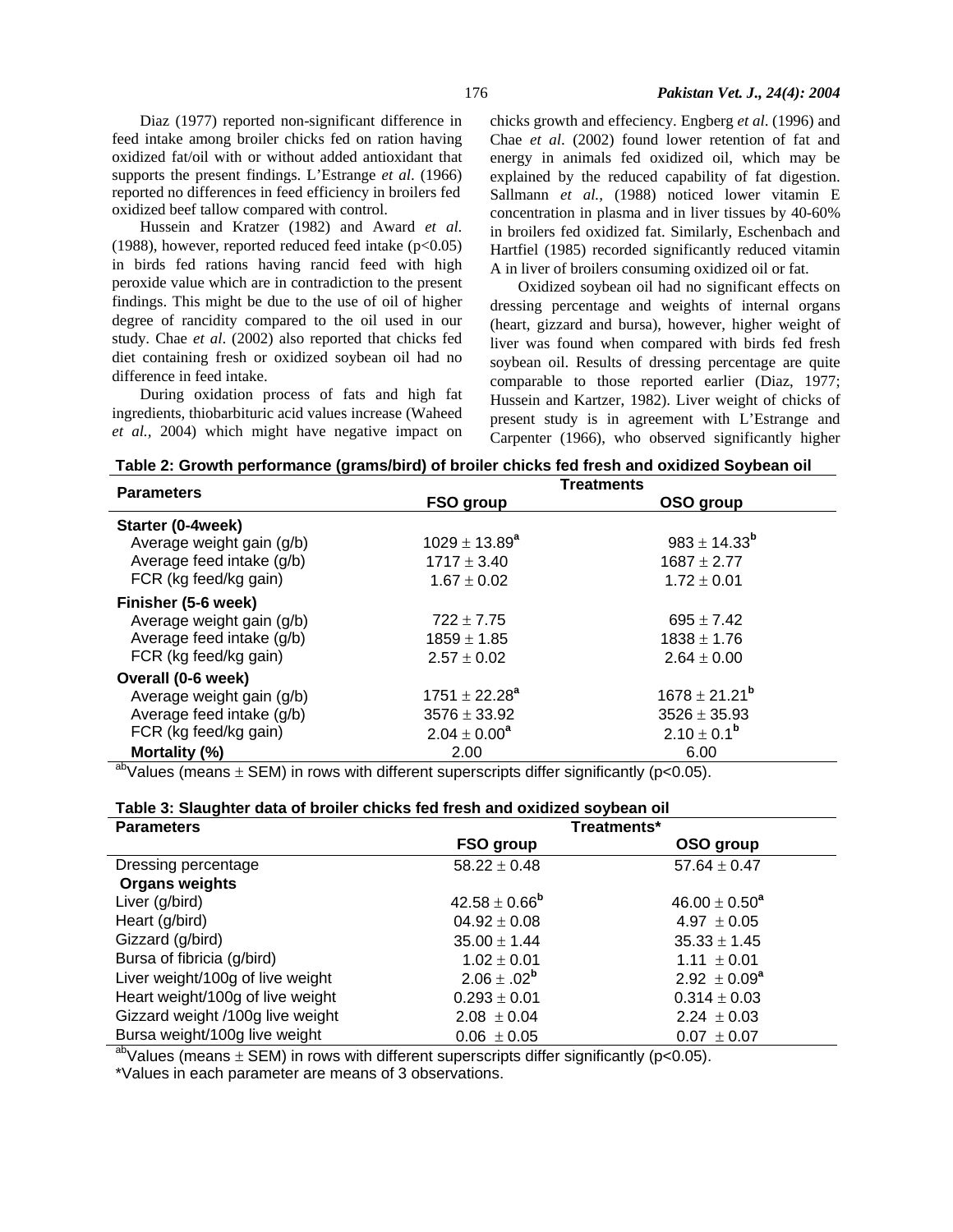| Table 4: Thiobarbituric acid numbers of meat |  |  |  |                                    |  |  |
|----------------------------------------------|--|--|--|------------------------------------|--|--|
|                                              |  |  |  | and liver of chicken fed fresh and |  |  |
| oxidized soybean oil                         |  |  |  |                                    |  |  |
|                                              |  |  |  |                                    |  |  |

| <b>Parameters</b> |                         | Treatments*             |
|-------------------|-------------------------|-------------------------|
|                   | FSO group               | OSO group               |
| Chicken meat      | $1.25 \pm 0.02$         | $1.31 + 0.05$           |
| Chicken liver     | $1.50 \pm 0.05^{\rm b}$ | $1.85 \pm 0.07^{\rm a}$ |

 abValues (means ±SEM) in rows with different superscripts differ significantly  $(p<0.05)$ .

\*Values in each parameter are means of 3

observations

liver weight in birds consuming oxidized fat compared to fresh fat. Increased weight of liver may be due to the accumulation of dietary oxidative products (Cherian *et al*., 1996). Oxidized oil raises the levels of aldehyde and other oxidized metabolites (Wang *et al.,* 1997), thiobarbituric acid and acid values (Waheed *et al.,*  2004). Miyazawa *et al*. (1986) stated that oxidized oil stimulated the liver lipid peroxidation in guinea pigs.

Samples of meat and liver from the birds that consumed FSO and OSO diets were chemically analyzed for TBA numbers. Oxidized oil had little effects on meat TBA numbers however, significantly higher (p<0.05) TBA numbers were found in liver tissues. The increase in TBA numbers in liver of the birds that consumed oxidized oil may be due to oxidative deterioration of longer chain n-3 fatty acids (Cherian *et al*.,1996) and fat-soluble vitamins (Cheeke, 1991). Rates of lipid peroxidation in pig and broiler muscles were higher when these animals were fed oxidized oil (Asghar *et al*., 1989; Lin *et al*., 1989; Chae *et al*., 2002). Higher mortality (6%) was found in OSO group compared to FSO group. This is because of oxidation of oil that might have influenced immunity and caused high mortality by reducing fat-soluble vitamins (Cheeke, 1991). It can thus be concluded that use of oxidized soybean oil in broiler rations should be avoided.

# **REFERENCES**

- Ali, H., A. Haq, S. Rasool, T. H. Shah and M. I. Anjum, 2000. Effect of sodium bentonite as aflatoxin binder in broiler feeds containing fungal infected grains. Pakistan J. Agric. Sci., 37 (3-4): 163-165.
- AOAC, 1990. Official Methods of Analysis. Association of Official Analytical Chemists 15<sup>th</sup> ed. Washington, DC, USA.
- Asghar, A., C. F. Lin, J. I. Gray, D. J. Buckly, A. M. Booten and C. J. Flagal, 1989. Influence of oxidized dietary oil and antioxidant supple-

mentation on membrane bound lipid stability in broilers meat. British Poult. Sci., 30: 815-823.

- Award, Y. L., M. El-Baggouri and O. E. Mohamed, 1983. Deterioration of rancidity in practical poultry diets and related production problems. J. Egyptian Vet. Med. Assoc., 43: 401-404.
- Bartov, I. and S. Bornstein. 1972. Comparision of BHT and ethoxyquin as antioxidants in the nutrition of broilers. Poult. Sci., 51: 859-868.
- Cabel, M. C. and P. W. Waldroup, 1988. Effect of ethoxquin preservative and peroxide level on broiler performance. Poult. Sci., 67: 1725-1730.
- Chae, B. J., K. H. Lee and S. K. Lee, 2002. Effects of feeding rancid rice bran on growth performance and chicken meat quality in broiler chicks. Asian-Aust. J. Anim. Sci., 15: 266-273.
- Cheeke, P. R, 1991. Applied Animal Nutrition: Feeds and Feeding. MacMillan Publishing Company, New York, USA.
- Cherian, G., F. W. Wolfe and J. S. Sim, 1996. Dietary oils with added tocopherols: Effects on egg or tissue tocopherols, fatty acids, and oxidative stability. Poult. Sci., 75: 423-431.
- Charapa, V. P, 1968. Effect of antioxidant in feed for broiler. Nutr. Abst. Rev. 40: 1969.
- Diaz, R. P. G, 1977. Effect of including rancid fats in rations for meat chickens. Nutr. Abst. Rev., 49: 2385.
- Engberg, R. M., C. Lauridsen, S. K. Jensen and K. Jakobson, 1996. Inclusion of oxidized vegitable oil in broiler diets. Its influence on nutrient balance and on the antioxidant status of broiler. Poult. Sci., 75: 1003-1011.
- Eschenbach R. and W. Hartfiel, 1985. The effect of oxidized oils/fats and addition of α-tocopherol and antioxidants on growth and vitamins E and A contents of tissues of fattening chickens. Poult. Abstr., 12: 23, 1986.
- Godber, J. S., D. Martin, T. S. Shin, G. Setlhakq, C. Tricon and M. Gervais, 1993. Quality parameters important in rice bran for human consumption. Louisiana Agric., 36: 9.
- Hussein, A. and F. H. Kratzer, 1982. Effect of rancidity on the feeding value of rice bran for chickens. Poult. Sci., 61: 2450-2455.
- Lin, C. F., A. Asghar, J. I. Gray, D. J. Buckly, A. M. Boome, R. L. Crackel and C. J. Flegal, 1989. Effect of oxidized dietary oil and antioxidant supplementation on broiler growth and meat stability. British Poult. Sci., 30: 855-864.
- Linfield, W. M., S. Serota and L. Sivieri, 1985. Lipidlipase interaction, a new method for the assay of lipase activity. J. Amer. Oil Chem. Soc., 62: 1152- 1154.